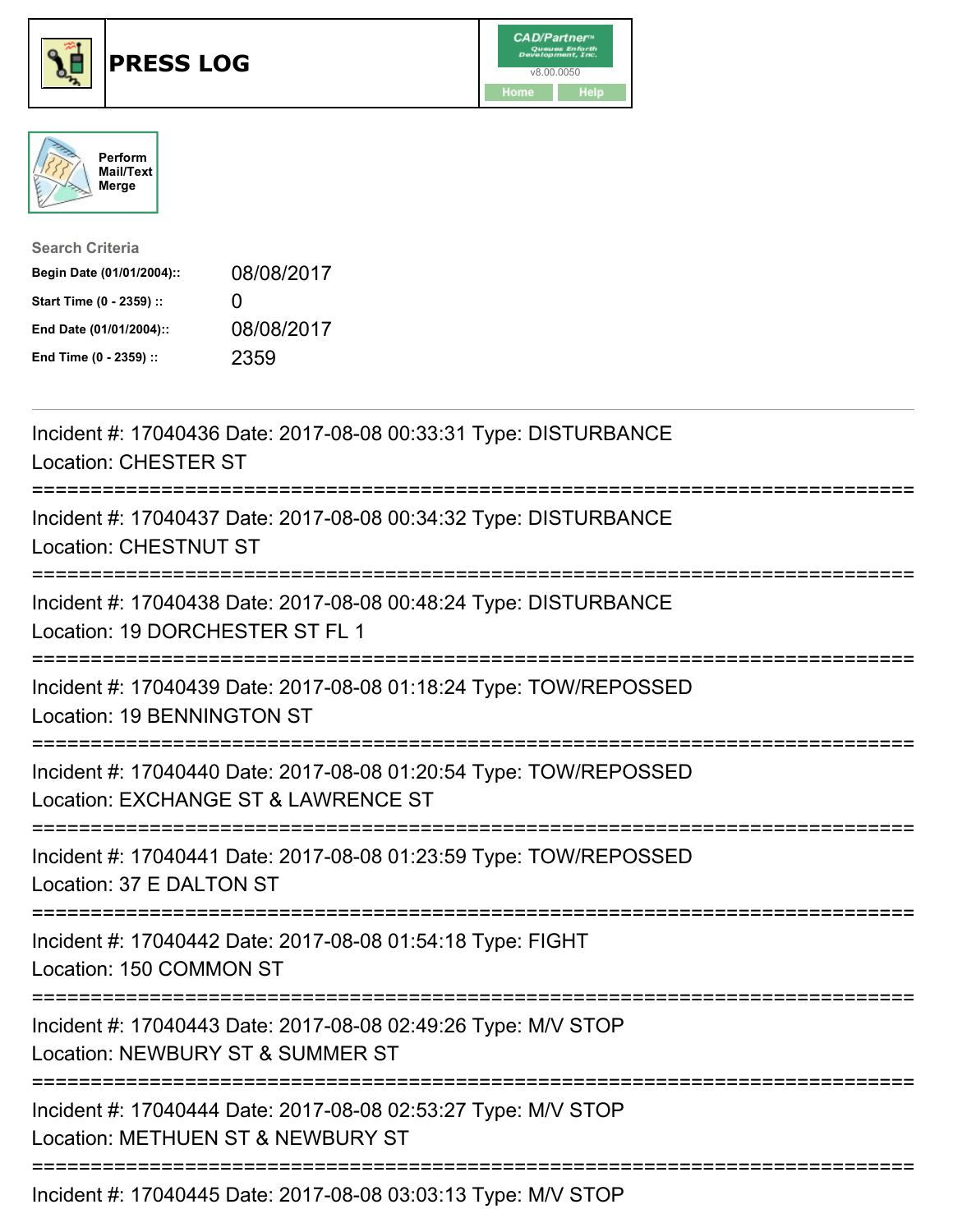| Location: WEST ST & WILLOUGHBY ST                                                                                                                                         |
|---------------------------------------------------------------------------------------------------------------------------------------------------------------------------|
| Incident #: 17040446 Date: 2017-08-08 03:09:29 Type: RECOV/STOL/MV<br>Location: 26 INMAN ST<br>===================================                                        |
| Incident #: 17040447 Date: 2017-08-08 03:18:36 Type: M/V STOP<br>Location: HAVERHILL ST & WEST ST                                                                         |
| Incident #: 17040448 Date: 2017-08-08 03:27:55 Type: SUS PERS/MV<br>Location: SAMS'S / 389 BROADWAY                                                                       |
| :======================<br>Incident #: 17040449 Date: 2017-08-08 03:29:31 Type: WOMAN DOWN<br>Location: 187 CHESTNUT ST                                                   |
| Incident #: 17040450 Date: 2017-08-08 03:30:47 Type: DISTURBANCE<br>Location: EL JARRO BAR / 21 NEWBURY ST<br>:=======================<br>=============================== |
| Incident #: 17040451 Date: 2017-08-08 03:34:50 Type: M/V STOP<br>Location: BROADWAY & CROSS ST                                                                            |
| Incident #: 17040452 Date: 2017-08-08 03:43:58 Type: SUS PERS/MV<br>Location: 184 JACKSON ST                                                                              |
| Incident #: 17040453 Date: 2017-08-08 03:57:33 Type: M/V STOP<br>Location: ANDOVER ST & CLIFTON ST                                                                        |
| Incident #: 17040454 Date: 2017-08-08 04:44:33 Type: NOISE ORD<br>Location: 333 HOWARD ST FL 7                                                                            |
| Incident #: 17040455 Date: 2017-08-08 05:12:50 Type: ALARM/BURG<br>Location: MARIA ALCANTARA / 530 BROADWAY                                                               |
| Incident #: 17040456 Date: 2017-08-08 06:35:08 Type: FIGHT<br>Location: S BROADWAY & SALEM                                                                                |
| Incident #: 17040457 Date: 2017-08-08 06:39:13 Type: ALARM/BURG<br>Location: COMMUNITY DAY CARE / 7 BALLARD WY                                                            |
| Incident #: 17040458 Date: 2017-08-08 06:51:03 Type: TOW/REPOSSED<br>Location: 41 OAK ST                                                                                  |
| Incident #: 17040459 Date: 2017-08-08 06:56:16 Type: ALARM/BURG                                                                                                           |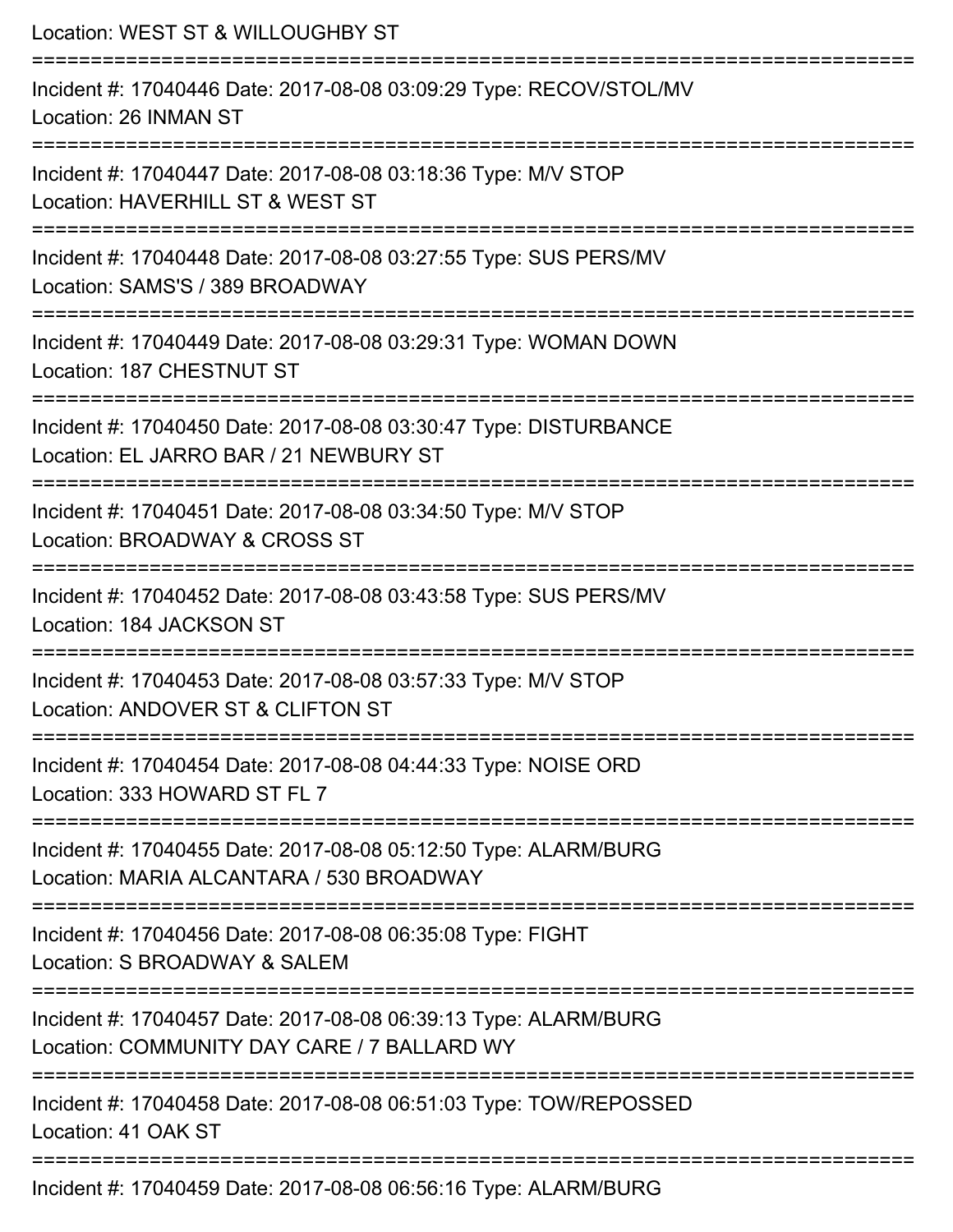| Incident #: 17040460 Date: 2017-08-08 07:00:29 Type: M/V STOP<br>Location: BROADWAY & LOWELL ST     |
|-----------------------------------------------------------------------------------------------------|
| Incident #: 17040461 Date: 2017-08-08 07:01:25 Type: M/V STOP<br><b>Location: FALLS BRIDGE</b>      |
| Incident #: 17040462 Date: 2017-08-08 07:03:08 Type: M/V STOP<br>Location: CANAL ST & UNION ST      |
| Incident #: 17040463 Date: 2017-08-08 07:03:48 Type: M/V STOP<br>Location: SO UNION & MARKET        |
| Incident #: 17040464 Date: 2017-08-08 07:07:29 Type: PARK & WALK<br>Location: 205 BROADWAY          |
| Incident #: 17040465 Date: 2017-08-08 07:11:07 Type: TOW/REPOSSED<br>Location: 525 ESSEX ST         |
| Incident #: 17040466 Date: 2017-08-08 07:14:38 Type: TOW/REPOSSED<br>Location: 394 HOWARD ST        |
| Incident #: 17040467 Date: 2017-08-08 07:29:08 Type: SEIZED PROP<br>Location: 11 COLONIAL TER       |
| Incident #: 17040468 Date: 2017-08-08 07:33:58 Type: AUTO ACC/NO PI<br><b>Location: LASALLE AV</b>  |
| Incident #: 17040469 Date: 2017-08-08 07:40:19 Type: ASSSIT OTHER PD<br>Location: 105 NESMITH ST    |
| Incident #: 17040470 Date: 2017-08-08 07:55:49 Type: OUTSIDE WORK<br>Location: TOW / 92 NESMITH ST  |
| Incident #: 17040471 Date: 2017-08-08 07:59:53 Type: SUS PERS/MV<br>Location: BROADWAY AV & WEST ST |
| Incident #: 17040472 Date: 2017-08-08 08:05:08 Type: CK WELL BEING<br>Location: 10 HAVERHILL ST     |
| Incident #: 17040475 Date: 2017-08-08 08:11:01 Type: CK WELL BEING                                  |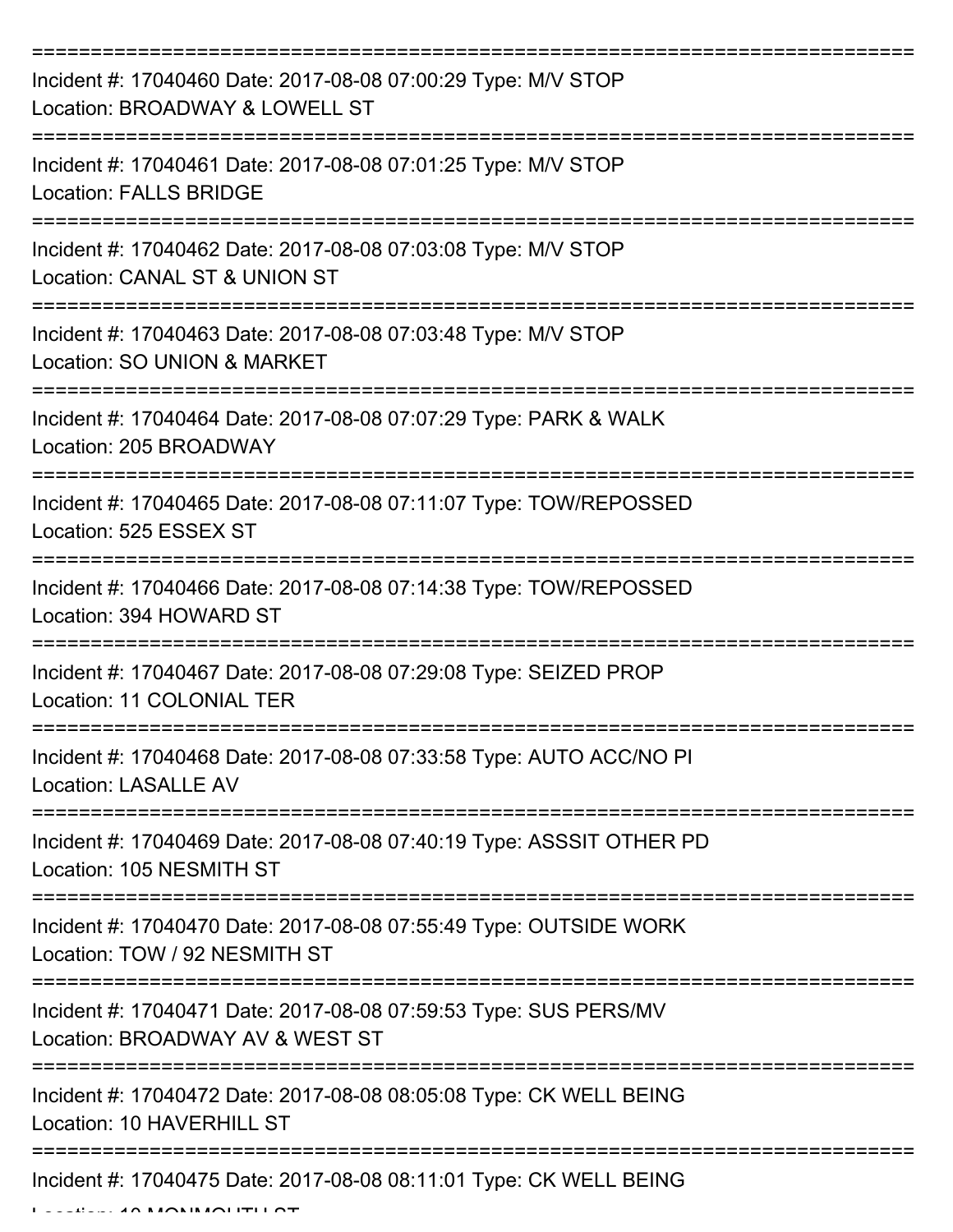| Incident #: 17040473 Date: 2017-08-08 08:11:31 Type: M/V STOP<br>Location: MARKET ST & S UNION ST                          |
|----------------------------------------------------------------------------------------------------------------------------|
| Incident #: 17040474 Date: 2017-08-08 08:14:30 Type: M/V STOP<br>Location: NESMITH ST & PEARL ST                           |
| Incident #: 17040476 Date: 2017-08-08 08:37:16 Type: LARCENY/PAST<br>Location: 550 BROADWAY                                |
| Incident #: 17040477 Date: 2017-08-08 08:46:45 Type: INVEST CONT<br>Location: 193 MAPLE ST                                 |
| Incident #: 17040478 Date: 2017-08-08 09:19:09 Type: SUS PERS/MV<br>Location: CVS PHARMACY / 205 S BROADWAY                |
| Incident #: 17040479 Date: 2017-08-08 09:27:37 Type: LARCENY/PAST<br>Location: LAWRENCE GENERAL HOSPITAL / 1 GENERAL ST    |
| Incident #: 17040480 Date: 2017-08-08 09:41:16 Type: PARK & WALK<br>Location: BRADFORD ST & BROADWAY                       |
| Incident #: 17040481 Date: 2017-08-08 09:41:31 Type: ALARM/BURG<br>Location: NEW ENGLAND CONF UNITED METHOD / 276 ESSEX ST |
| Incident #: 17040482 Date: 2017-08-08 09:46:08 Type: GENERAL SERV<br>Location: 93 GREENFIELD ST                            |
| Incident #: 17040484 Date: 2017-08-08 09:56:43 Type: GENERAL SERV<br>Location: AMES ST & WATER ST                          |
| Incident #: 17040483 Date: 2017-08-08 09:56:48 Type: M/V STOP<br>Location: BRADFORD ST & BROADWAY                          |
| Incident #: 17040487 Date: 2017-08-08 09:57:07 Type: LOST PROPERTY<br>Location: JACQUELINE'S GROCERY / 199 SALEM ST        |
| Incident #: 17040485 Date: 2017-08-08 09:58:23 Type: AUTO ACC/UNK PI<br><b>Location: 8 BUNKERHILL ST</b>                   |
| Incident #: 17040486 Date: 2017-08-08 09:59:53 Type: DOMESTIC/PROG                                                         |

Location: 050 ESSEY ST EL 1STEL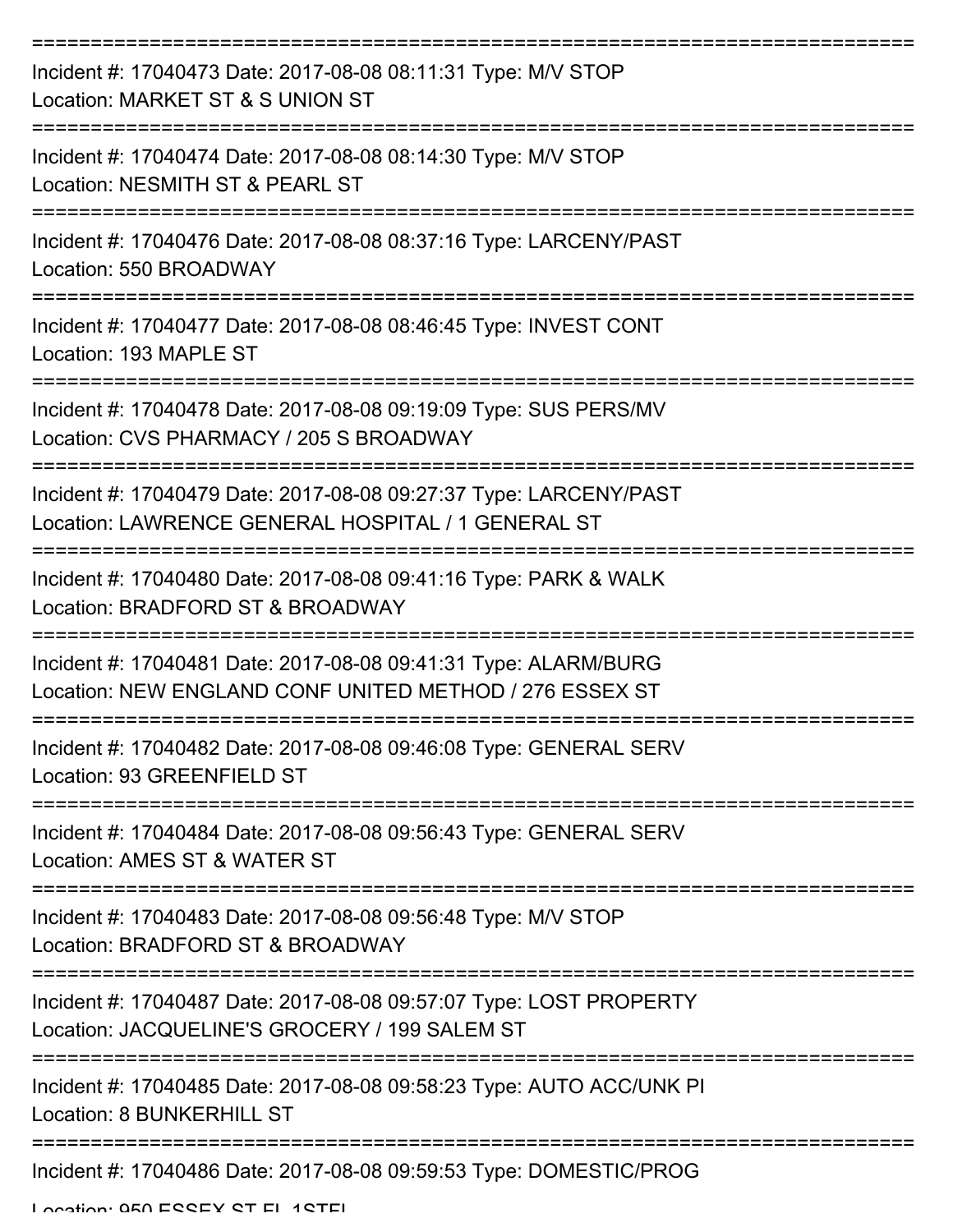| Incident #: 17040488 Date: 2017-08-08 10:25:10 Type: PARK & WALK<br>Location: BRADFORD ST & BROADWAY                            |
|---------------------------------------------------------------------------------------------------------------------------------|
| Incident #: 17040489 Date: 2017-08-08 10:32:54 Type: PARK & WALK<br>Location: S UNION ST & SALEM ST                             |
| Incident #: 17040490 Date: 2017-08-08 10:43:31 Type: M/V STOP<br>Location: 599 CANAL ST                                         |
| Incident #: 17040491 Date: 2017-08-08 10:49:39 Type: ALARM/BURG<br>Location: ALONZ0 RESD / 6 GREEN ST                           |
| Incident #: 17040492 Date: 2017-08-08 11:08:54 Type: DOMESTIC/PROG<br>Location: 4 FAIRMONT ST                                   |
| ==============================<br>Incident #: 17040493 Date: 2017-08-08 11:22:10 Type: DOMESTIC/PROG<br>Location: 141 EASTON ST |
| Incident #: 17040494 Date: 2017-08-08 11:37:53 Type: UNWANTEDGUEST<br>Location: 44 KENDALL ST FL 3                              |
| Incident #: 17040495 Date: 2017-08-08 11:41:38 Type: INVESTIGATION<br>Location: 90 LOWELL ST                                    |
| Incident #: 17040496 Date: 2017-08-08 11:49:23 Type: E911 HANGUP<br>Location: 18 MARKET ST                                      |
| ======================<br>Incident #: 17040497 Date: 2017-08-08 11:50:03 Type: SEX OFFENDER<br>Location: LPD / 90 LOWELL ST     |
| Incident #: 17040498 Date: 2017-08-08 11:57:13 Type: M/V STOP<br>Location: E PLATT ST & FERRY ST                                |
| Incident #: 17040499 Date: 2017-08-08 12:12:18 Type: M/V STOP<br>Location: E HAVERHILL ST & LEROY AV                            |
| Incident #: 17040500 Date: 2017-08-08 12:13:00 Type: INVEST CONT<br>Location: 116 JACKSON ST                                    |
| Incident #: 17040501 Date: 2017-08-08 12:30:21 Type: MEDIC SUPPORT<br>Location: 374 LOWELL ST                                   |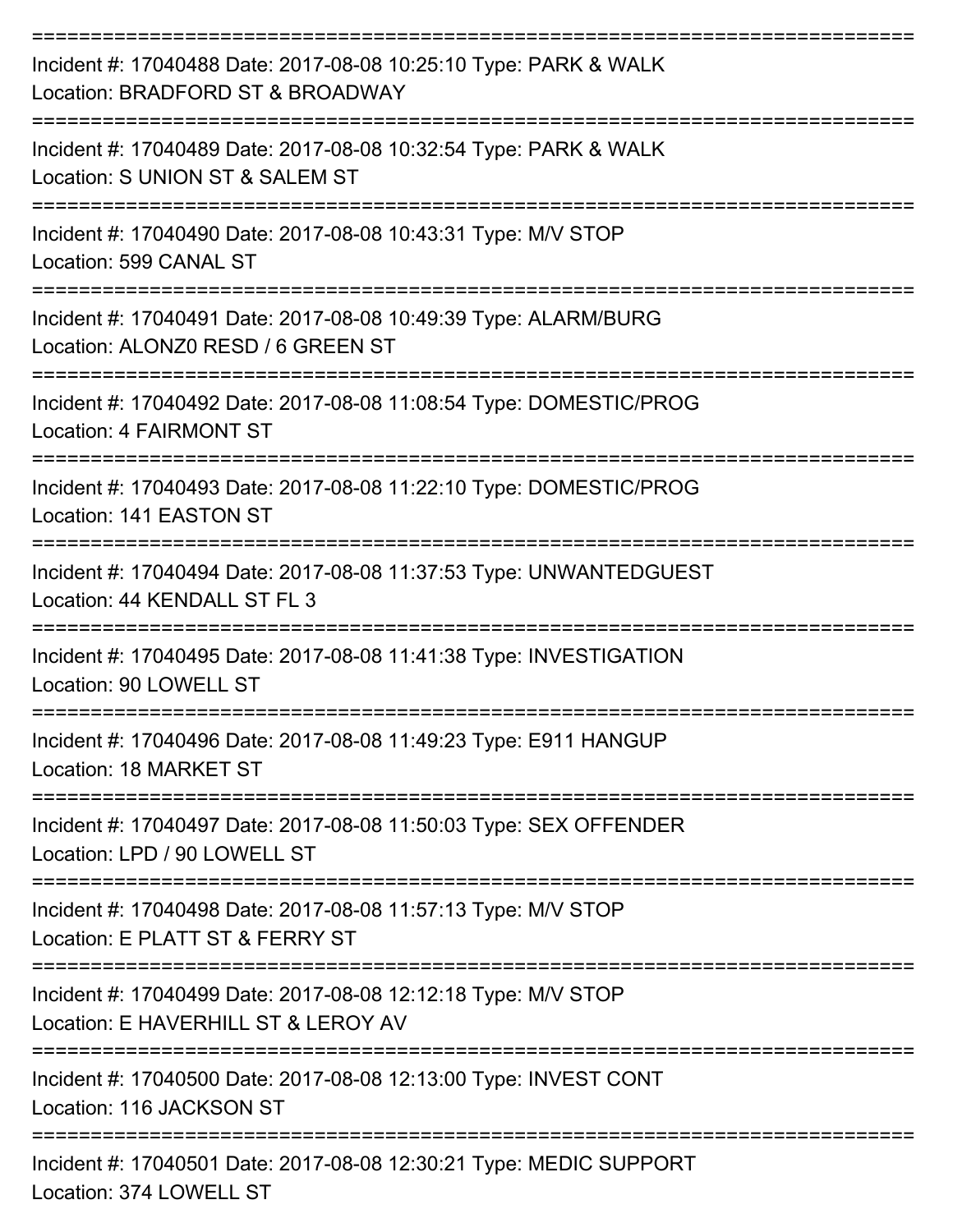| Incident #: 17040502 Date: 2017-08-08 12:31:30 Type: AUTO ACC/NO PI<br>Location: 50 ISLAND ST                                 |
|-------------------------------------------------------------------------------------------------------------------------------|
| Incident #: 17040504 Date: 2017-08-08 12:33:37 Type: HIT & RUN M/V<br>Location: 362 WATER ST                                  |
| Incident #: 17040503 Date: 2017-08-08 12:36:36 Type: M/V STOP<br>Location: TACO BELL / 79 WINTHROP AV                         |
| Incident #: 17040505 Date: 2017-08-08 12:47:30 Type: M/V STOP<br>Location: BROADWAY & CEDAR ST                                |
| Incident #: 17040506 Date: 2017-08-08 12:51:02 Type: SPECIAL CHECK<br>Location: CRAWFORD ST POOL / null                       |
| Incident #: 17040507 Date: 2017-08-08 12:53:25 Type: M/V STOP<br>Location: ANDOVER ST & PARKER ST                             |
| Incident #: 17040508 Date: 2017-08-08 12:55:02 Type: MAL DAMAGE<br><b>Location: 11 TRENTON ST</b>                             |
| Incident #: 17040509 Date: 2017-08-08 13:04:17 Type: M/V STOP<br>Location: ACTON ST & BROADWAY                                |
| Incident #: 17040510 Date: 2017-08-08 13:11:30 Type: MISSING PERS<br>Location: 30 PHILLIPS ST                                 |
| Incident #: 17040511 Date: 2017-08-08 13:31:26 Type: SUS PERS/MV<br>Location: DOLLAR TREE / 154 S BROADWAY                    |
| Incident #: 17040512 Date: 2017-08-08 13:31:34 Type: LOST PROPERTY<br>Location: 32 SPRUCE ST                                  |
| Incident #: 17040513 Date: 2017-08-08 13:36:08 Type: LARCENY/PAST<br>Location: MARY INM NURSING/RESTORATIVE / 172 LAWRENCE ST |
| Incident #: 17040514 Date: 2017-08-08 13:37:44 Type: UNWANTEDGUEST<br>Location: 43 MANCHESTER ST #1                           |
| Incident #: 17040515 Date: 2017-08-08 13:39:51 Type: PARK & WALK<br>Location: AMES ST & YALE ST                               |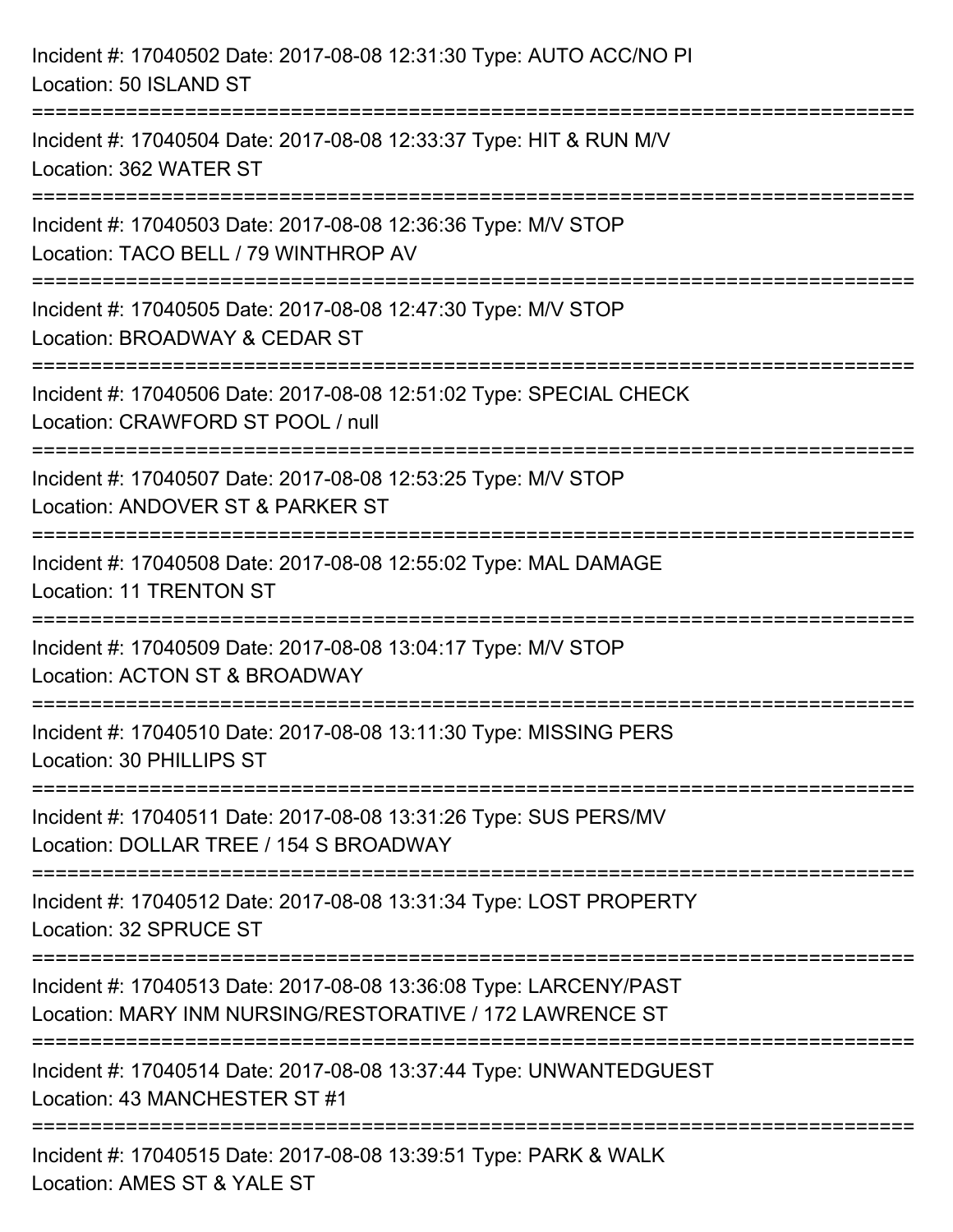| Incident #: 17040516 Date: 2017-08-08 13:48:17 Type: INVESTIGATION<br>Location: HIGGINS STATE POOL / 180 CRAWFORD ST |
|----------------------------------------------------------------------------------------------------------------------|
| Incident #: 17040517 Date: 2017-08-08 13:53:16 Type: M/V STOP<br>Location: E HAVERHILL ST & KENDALL ST               |
| Incident #: 17040518 Date: 2017-08-08 13:59:06 Type: M/V STOP<br>Location: HAVERHILL ST & WEST ST                    |
| Incident #: 17040519 Date: 2017-08-08 14:25:28 Type: AUTO ACC/NO PI<br>Location: FARNHAM ST & S UNION ST             |
| Incident #: 17040520 Date: 2017-08-08 14:33:39 Type: SPECIAL CHECK<br><b>Location: 7 CAMDEN ST</b>                   |
| Incident #: 17040521 Date: 2017-08-08 14:34:03 Type: SUS PERS/MV<br>Location: 71 RAILROAD ST                         |
| Incident #: 17040522 Date: 2017-08-08 14:37:00 Type: WARRANT SERVE<br>Location: 67 DUCKETT AV                        |
| Incident #: 17040523 Date: 2017-08-08 14:44:39 Type: AUTO ACC/NO PI<br>Location: SUPER PETROLIUM / 610 S UNION ST    |
| Incident #: 17040524 Date: 2017-08-08 14:48:22 Type: M/V STOP<br>Location: 18 TRENTON ST                             |
| Incident #: 17040525 Date: 2017-08-08 14:49:12 Type: GUN CALL<br>Location: MARKET ST & SALEM ST                      |
| Incident #: 17040526 Date: 2017-08-08 15:05:36 Type: MISSING PERS<br>Location: 280 MERRIMACK ST                      |
| Incident #: 17040527 Date: 2017-08-08 15:08:57 Type: HIT & RUN M/V<br>Location: 105 FARNHAM ST                       |
| ==============<br>Incident #: 17040528 Date: 2017-08-08 15:13:03 Type: FRAUD<br>Location: 9 BOXFORD ST               |
| Incident #: 17040529 Date: 2017-08-08 15:31:34 Type: THREATS<br>Location: 60 ISLAND ST                               |

===========================================================================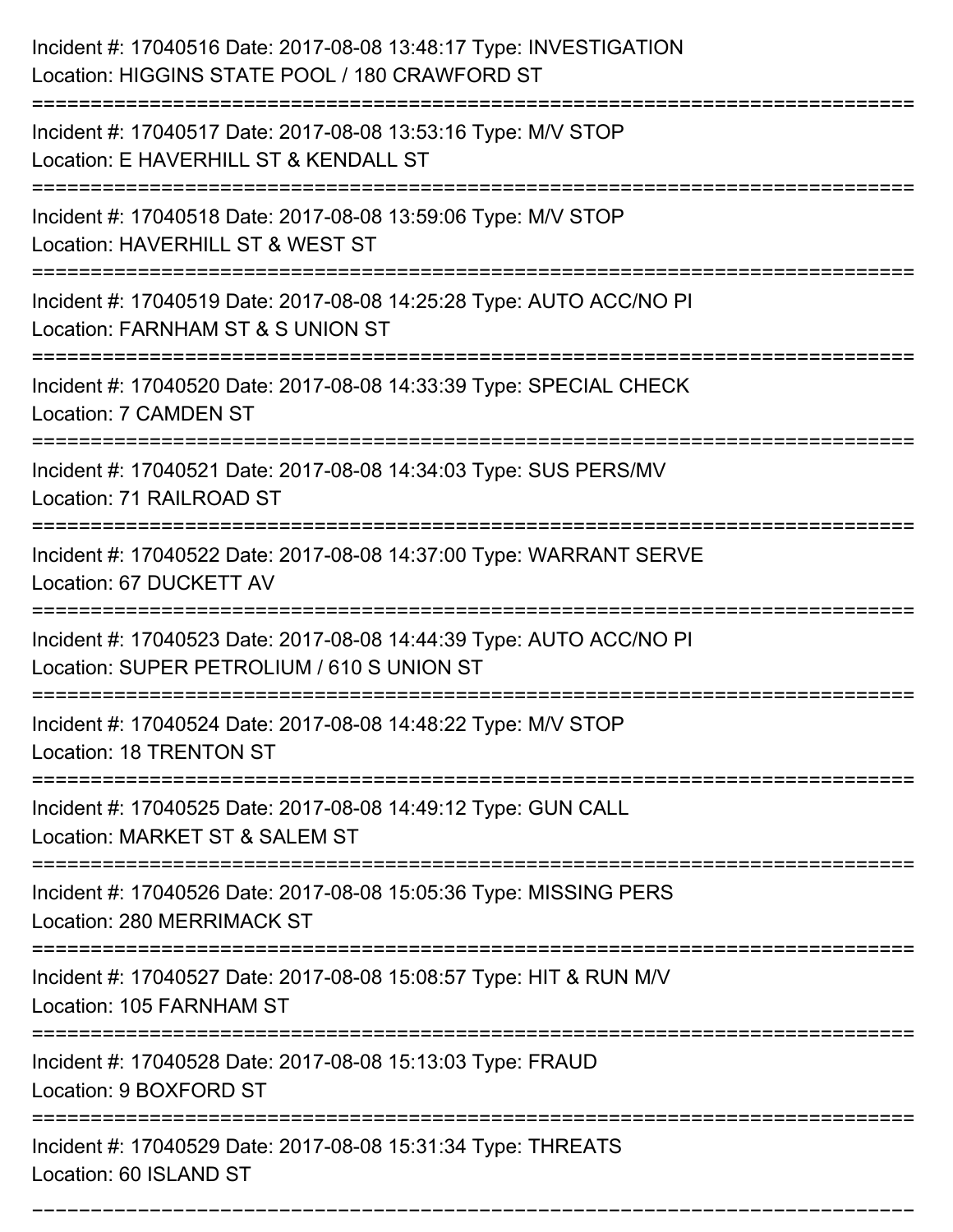| =========================<br>========================= | Incident #: 17040530 Date: 2017-08-08 15:53:28 Type: DISTURBANCE<br>Location: DE TODO PARTY CENTER / 400 BROADWAY |
|--------------------------------------------------------|-------------------------------------------------------------------------------------------------------------------|
|                                                        | Incident #: 17040531 Date: 2017-08-08 15:54:48 Type: ALARM/BURG<br>Location: 48 MARBLE AV                         |
|                                                        | Incident #: 17040532 Date: 2017-08-08 15:57:39 Type: AUTO ACC/NO PI<br>Location: 29 SHATTUCK ST                   |
|                                                        | Incident #: 17040533 Date: 2017-08-08 16:03:28 Type: E911 HANGUP<br>Location: 590 LOWELL ST                       |
|                                                        | Incident #: 17040534 Date: 2017-08-08 16:08:11 Type: SUS PERS/MV<br>Location: ESSEX ST & UNION ST                 |
|                                                        | Incident #: 17040535 Date: 2017-08-08 16:14:38 Type: SUS PERS/MV<br>Location: CORNISH ST & KNOX ST                |
|                                                        | Incident #: 17040536 Date: 2017-08-08 16:20:24 Type: 209A/SERVE<br>Location: 19 WINTER ST                         |
|                                                        | Incident #: 17040537 Date: 2017-08-08 16:20:45 Type: ANIMAL COMPL<br>Location: 41 MECHANIC ST                     |
|                                                        | Incident #: 17040538 Date: 2017-08-08 16:31:05 Type: 209A/SERVE<br>Location: 31 ROYAL ST                          |
|                                                        | Incident #: 17040539 Date: 2017-08-08 16:31:29 Type: MISSING PERS<br><b>Location: 1 CAMDEN ST</b>                 |
|                                                        | Incident #: 17040541 Date: 2017-08-08 16:43:54 Type: LOST PROPERTY<br>Location: LEONARD SCHOOL / 60 ALLEN ST      |
|                                                        | Incident #: 17040540 Date: 2017-08-08 16:44:14 Type: 209A/SERVE<br>Location: 60 OLIVE AV                          |
|                                                        | Incident #: 17040542 Date: 2017-08-08 16:54:21 Type: DRUG OVERDOSE<br>Location: 28 SUMMER ST FL 2NDFL             |
|                                                        | Incident #: 17040544 Date: 2017-08-08 16:59:26 Type: MISSING PERS<br>Location: WALK IN / 21 PILGRIM RD            |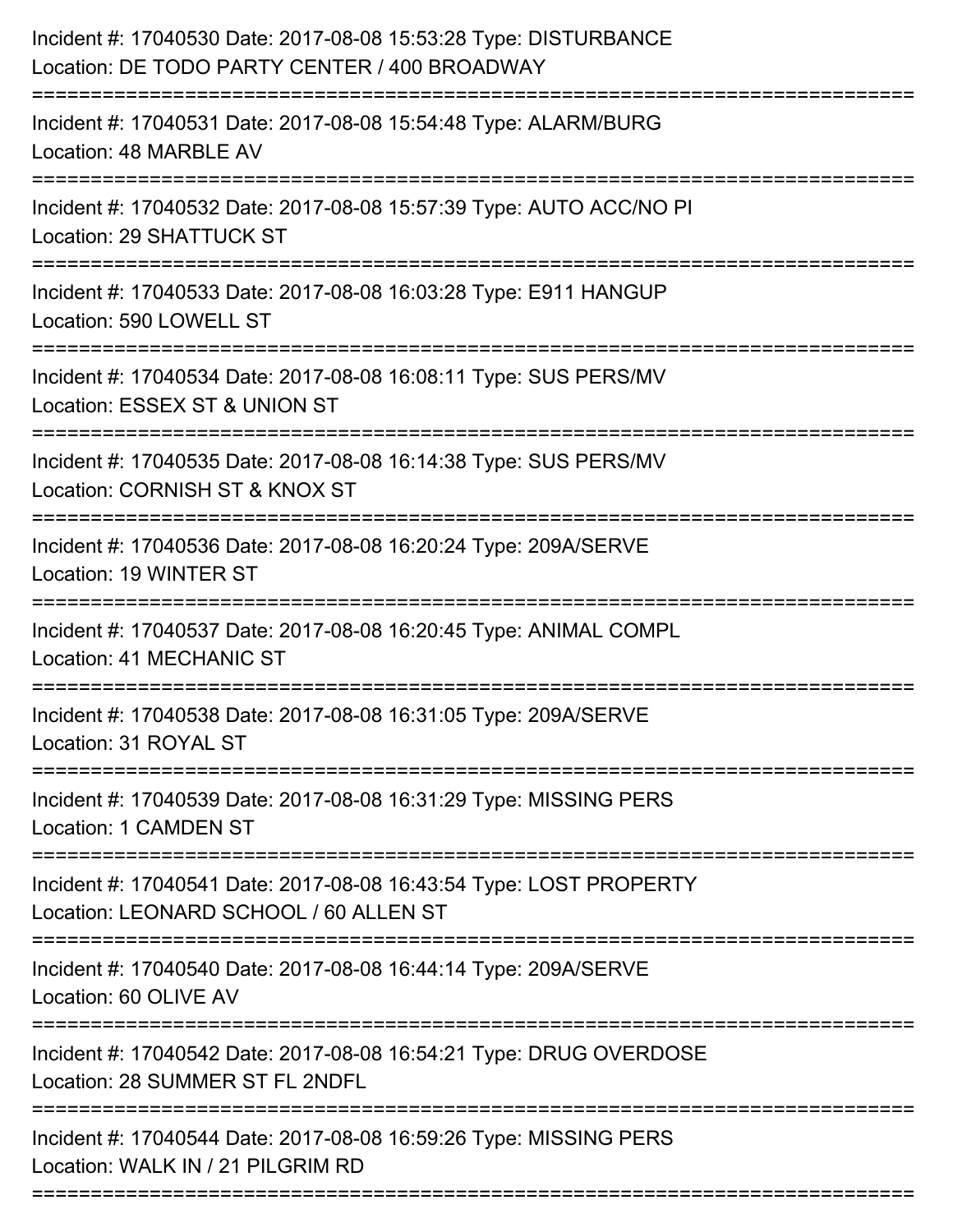Location: 212 BRUCE ST

| Incident #: 17040546 Date: 2017-08-08 17:02:56 Type: UNWANTEDGUEST<br>Location: WALK IN / 68 DURSO AV                      |
|----------------------------------------------------------------------------------------------------------------------------|
| Incident #: 17040545 Date: 2017-08-08 17:03:18 Type: DISORDERLY<br>Location: 35 FURBER ST                                  |
| Incident #: 17040547 Date: 2017-08-08 17:11:26 Type: 209A/SERVE<br>Location: 61 N PARISH RD                                |
| Incident #: 17040548 Date: 2017-08-08 17:11:34 Type: ANIMAL COMPL<br>Location: 2 HAMLET ST                                 |
| Incident #: 17040549 Date: 2017-08-08 17:13:26 Type: ANIMAL COMPL<br>Location: 144 NEWBURY ST                              |
| Incident #: 17040550 Date: 2017-08-08 17:19:47 Type: E911 HANGUP<br>Location: 525 ESSEX ST                                 |
| Incident #: 17040551 Date: 2017-08-08 17:30:47 Type: 209A/SERVE<br>Location: 405 ANDOVER ST                                |
| Incident #: 17040552 Date: 2017-08-08 17:37:36 Type: AUTO ACC/UNK PI<br>Location: 63 S BROADWAY                            |
| Incident #: 17040553 Date: 2017-08-08 17:38:44 Type: ANIMAL COMPL<br>Location: 113 OXFORD ST                               |
| =================<br>Incident #: 17040554 Date: 2017-08-08 17:44:50 Type: KEEP PEACE<br>Location: WALK IN / 11 JACKSON TER |
| Incident #: 17040555 Date: 2017-08-08 17:48:33 Type: MEDIC SUPPORT<br>Location: FALLS BRIDGE / null                        |
| Incident #: 17040557 Date: 2017-08-08 17:56:20 Type: GENERAL SERV<br>Location: 23 WINSTON DR                               |
| Incident #: 17040556 Date: 2017-08-08 17:59:02 Type: SUS PERS/MV<br>Location: WALGREENS / 220 S BROADWAY                   |
|                                                                                                                            |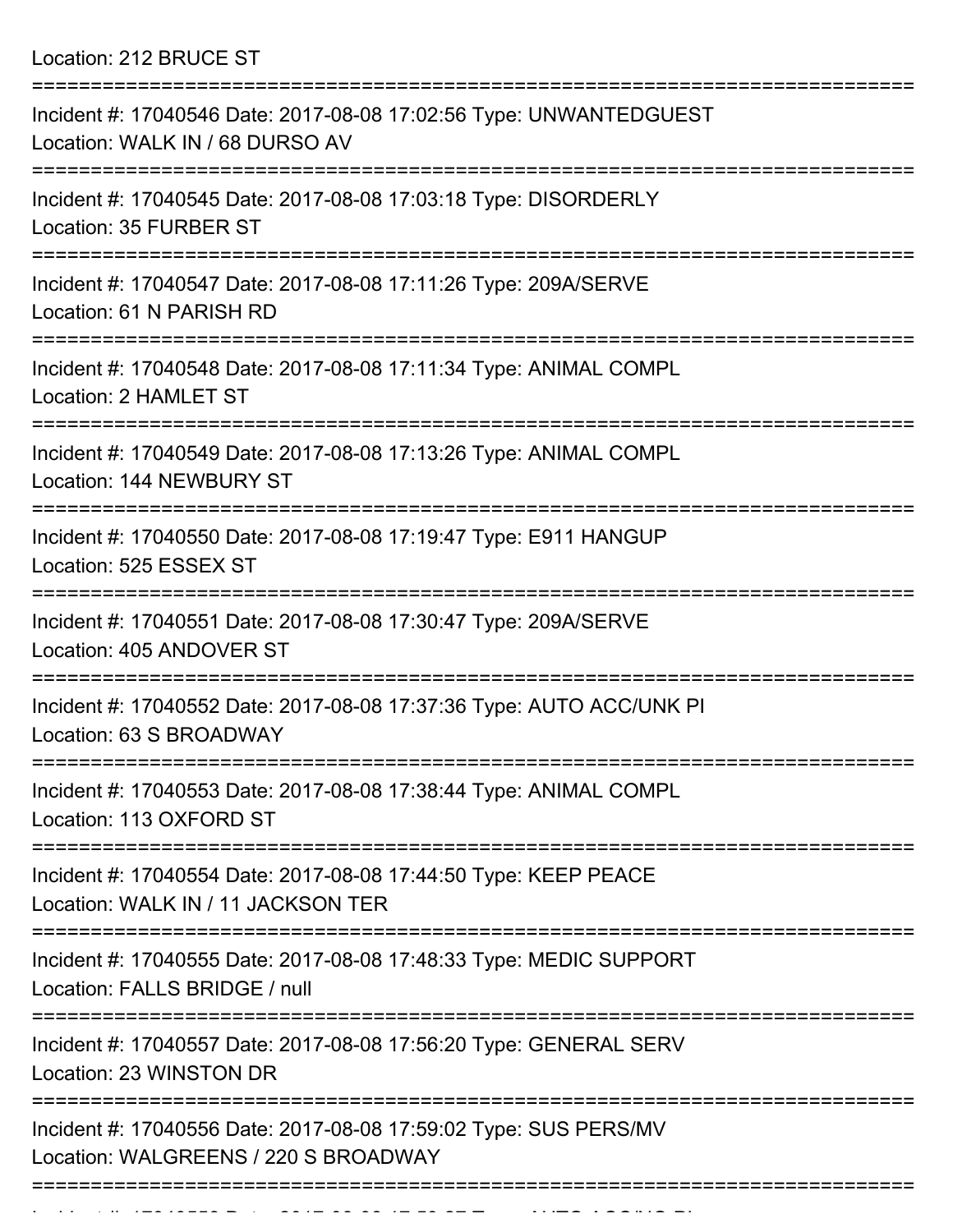Location: MYRTLE ST & SARATOGA ST

| Incident #: 17040559 Date: 2017-08-08 18:10:34 Type: M/V STOP<br>Location: LAWRENCE ST & PARK ST    |
|-----------------------------------------------------------------------------------------------------|
| Incident #: 17040560 Date: 2017-08-08 18:11:06 Type: SUS PERS/MV<br>Location: 89 WOODLAND ST        |
| Incident #: 17040561 Date: 2017-08-08 18:15:16 Type: MAL DAMAGE<br>Location: 63 BASSWOOD ST         |
| Incident #: 17040562 Date: 2017-08-08 18:19:02 Type: 209A/SERVE<br>Location: 4 FERRY ST             |
| Incident #: 17040563 Date: 2017-08-08 18:34:07 Type: 209A/SERVE<br>Location: 192 HOWARD ST          |
| Incident #: 17040564 Date: 2017-08-08 18:36:47 Type: M/V STOP<br>Location: 10 CAMPO SECO ST         |
| Incident #: 17040566 Date: 2017-08-08 18:39:07 Type: MEDIC SUPPORT<br>Location: 2 MUSEUM SQ #1111   |
| Incident #: 17040565 Date: 2017-08-08 18:41:11 Type: M/V STOP<br>Location: HAMPSHIRE ST & LOWELL ST |
| Incident #: 17040567 Date: 2017-08-08 18:54:37 Type: WARRANT SERVE<br>Location: 551 COMMON          |
| Incident #: 17040568 Date: 2017-08-08 18:57:05 Type: 911 HANG UP<br>Location: 102 MARKET ST #F      |
| Incident #: 17040569 Date: 2017-08-08 18:59:45 Type: M/V STOP<br>Location: HIGH ST & PLEASANT ST    |
| Incident #: 17040570 Date: 2017-08-08 19:00:21 Type: 209A/SERVE<br>Location: 29 BOSTON ST           |
| Incident #: 17040571 Date: 2017-08-08 19:17:03 Type: 911 HANG UP<br>Location: 42 CHICKERING ST      |
|                                                                                                     |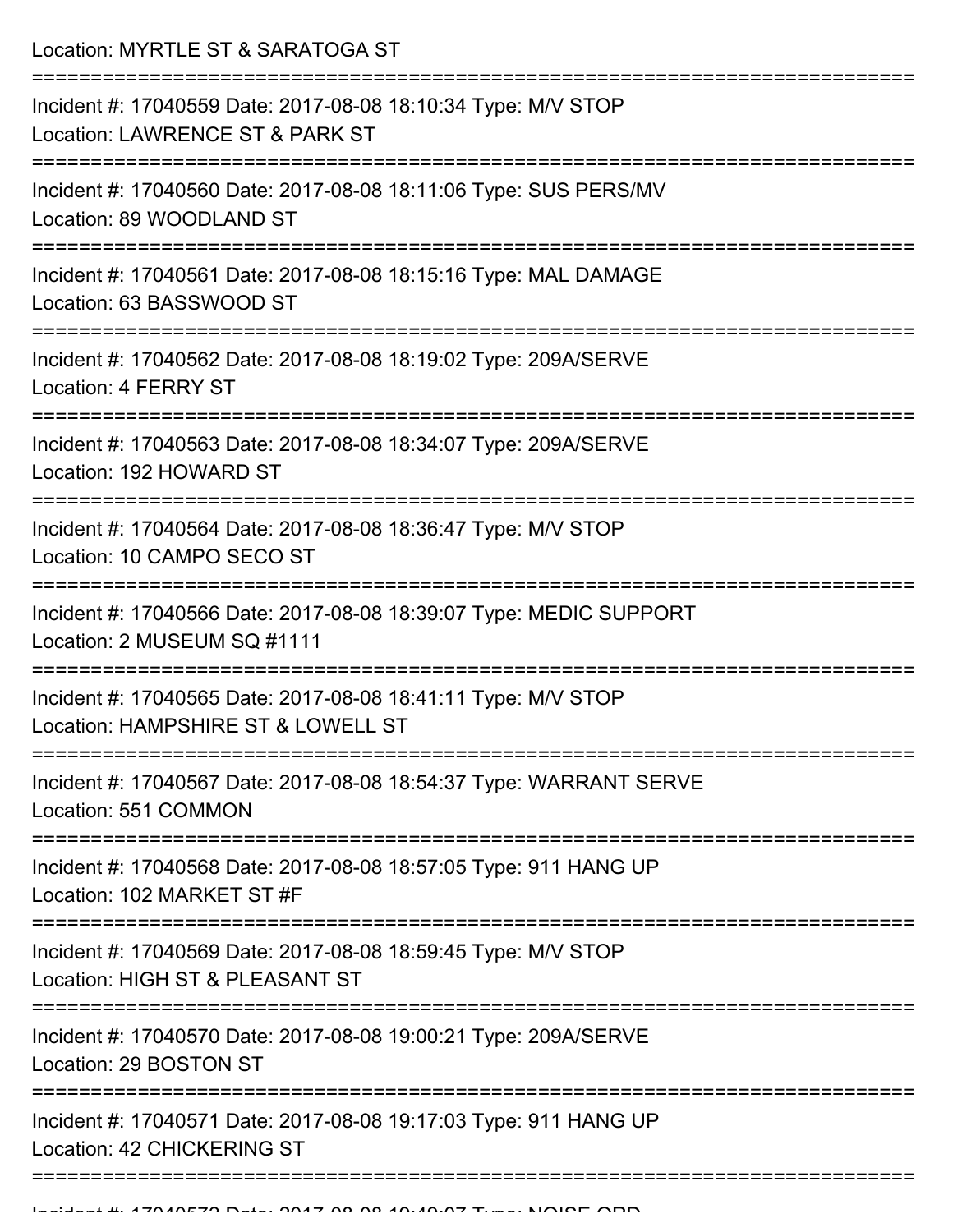Location: 152 DAWES ST

=========================================================================== Incident #: 17040573 Date: 2017-08-08 20:01:02 Type: NOISE ORD Location: 455 LOWELL ST =========================================================================== Incident #: 17040574 Date: 2017-08-08 20:01:54 Type: M/V STOP Location: BROADWAY & COMMON ST =========================================================================== Incident #: 17040575 Date: 2017-08-08 20:02:39 Type: KEEP PEACE Location: WALK IN WALK IN / BROADWAY & ESSEX ST =========================================================================== Incident #: 17040576 Date: 2017-08-08 20:08:29 Type: M/V STOP Location: CENTRAL BRIDGE =========================================================================== Incident #: 17040577 Date: 2017-08-08 20:23:15 Type: DRUG VIO Location: MORTON ST =========================================================================== Incident #: 17040578 Date: 2017-08-08 20:27:32 Type: DOMESTIC/PROG Location: CVS PHARMACY / 266 BROADWAY =========================================================================== Incident #: 17040579 Date: 2017-08-08 20:28:14 Type: HARASSMENT Location: 26 DARTHMOUTH ST =========================================================================== Incident #: 17040580 Date: 2017-08-08 20:35:16 Type: DISORDERLY Location: BODWELL ST =========================================================================== Incident #: 17040581 Date: 2017-08-08 20:43:43 Type: AUTO ACC/PED Location: 149 BERNARD AV =========================================================================== Incident #: 17040582 Date: 2017-08-08 20:45:30 Type: ALARM/BURG Location: KRONOS HEALTH / 360 MERRIMACK ST =========================================================================== Incident #: 17040583 Date: 2017-08-08 20:53:52 Type: ALARM/BURG Location: LEAHY SCHOOL / 100 ERVING AV =========================================================================== Incident #: 17040584 Date: 2017-08-08 21:03:28 Type: LOUD NOISE Location: 19 PLEASANT TER =========================================================================== Incident #: 17040585 Date: 2017-08-08 21:09:58 Type: WOMAN DOWN Location: 383 HAVERHILL ST ===========================================================================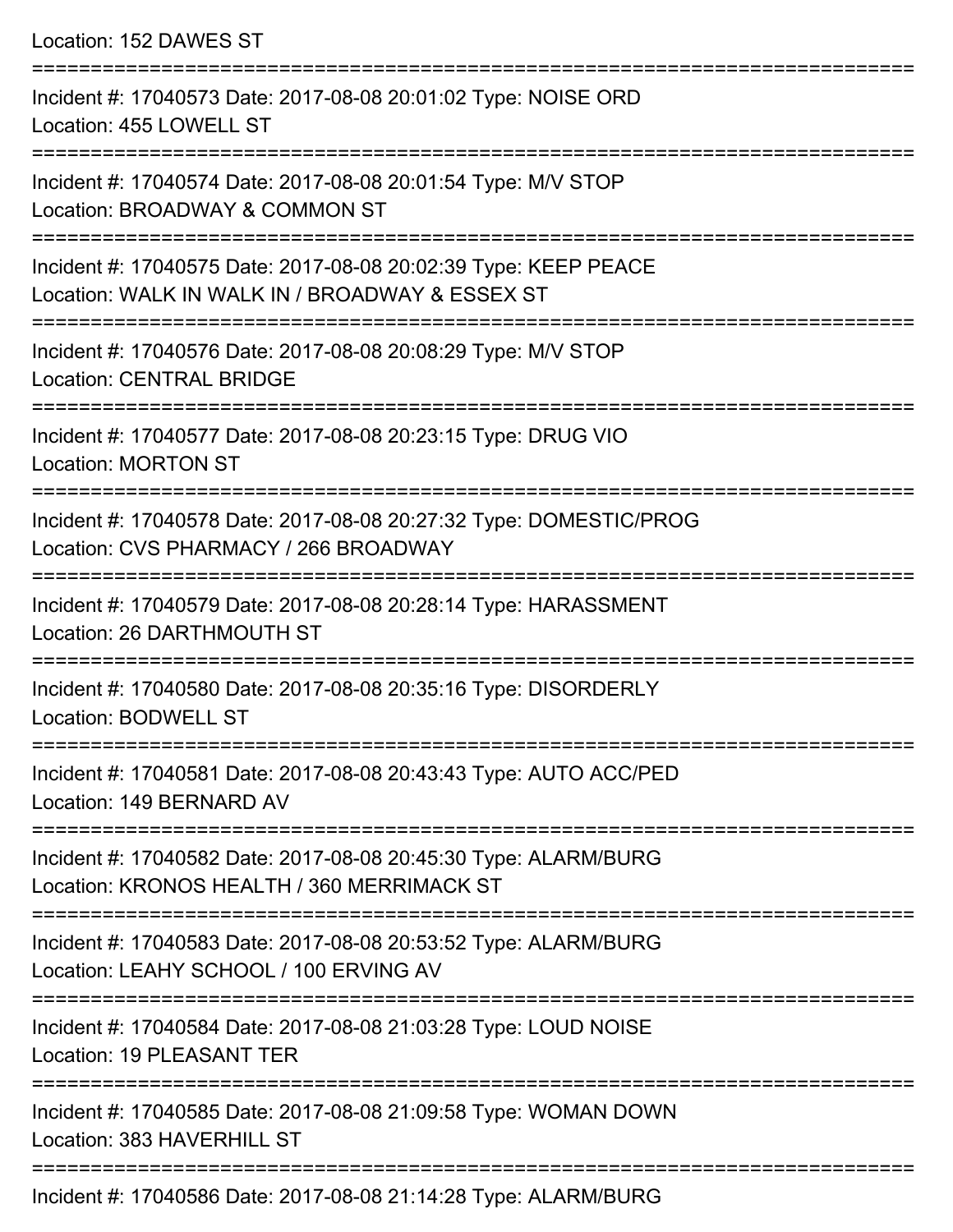| Incident #: 17040587 Date: 2017-08-08 21:29:33 Type: 911 HANG UP<br>Location: HOLIDAY INN EXPRESS / 224 WINTHROP AV<br>=================== |
|--------------------------------------------------------------------------------------------------------------------------------------------|
| Incident #: 17040588 Date: 2017-08-08 21:39:33 Type: DISTURBANCE<br>Location: BROADWAY & CANAL ST                                          |
| Incident #: 17040589 Date: 2017-08-08 21:40:50 Type: LARCENY/PROG<br>Location: 222 ESSEX ST                                                |
| Incident #: 17040590 Date: 2017-08-08 21:44:10 Type: CK WELL BEING<br>Location: 33 RHINE ST                                                |
| Incident #: 17040592 Date: 2017-08-08 21:46:43 Type: ROBBERY ARMED<br>Location: WALK IN / SCHOOL ST & HANCOCK ST                           |
| Incident #: 17040591 Date: 2017-08-08 21:48:03 Type: M/V STOP<br><b>Location: CENTRAL BRIDGE</b>                                           |
| Incident #: 17040593 Date: 2017-08-08 21:53:26 Type: DOMESTIC/PAST<br>Location: WALK IN / ESSEX ST & FRANKLIN ST                           |
| Incident #: 17040594 Date: 2017-08-08 22:09:24 Type: DISORDERLY<br>Location: BLANCHARD ST & SALEM ST                                       |
| Incident #: 17040595 Date: 2017-08-08 22:13:56 Type: LOUD NOISE<br>Location: 2 AMESBURY ST                                                 |
| Incident #: 17040596 Date: 2017-08-08 22:14:28 Type: ALARM/BURG<br>Location: SUBWAY / 360 BROADWAY                                         |
| Incident #: 17040597 Date: 2017-08-08 22:16:31 Type: HIT & RUN M/V<br>Location: 703 HAVERHILL ST                                           |
| Incident #: 17040598 Date: 2017-08-08 22:29:35 Type: SHOTS FIRED<br>Location: 73 BRUCE ST                                                  |
| Incident #: 17040599 Date: 2017-08-08 22:34:48 Type: CK WELL BEING<br>Location: 118 OXFORD ST                                              |
| Incident #: 17040600 Date: 2017-08-08 22:47:56 Type: SUS PERS/MV                                                                           |